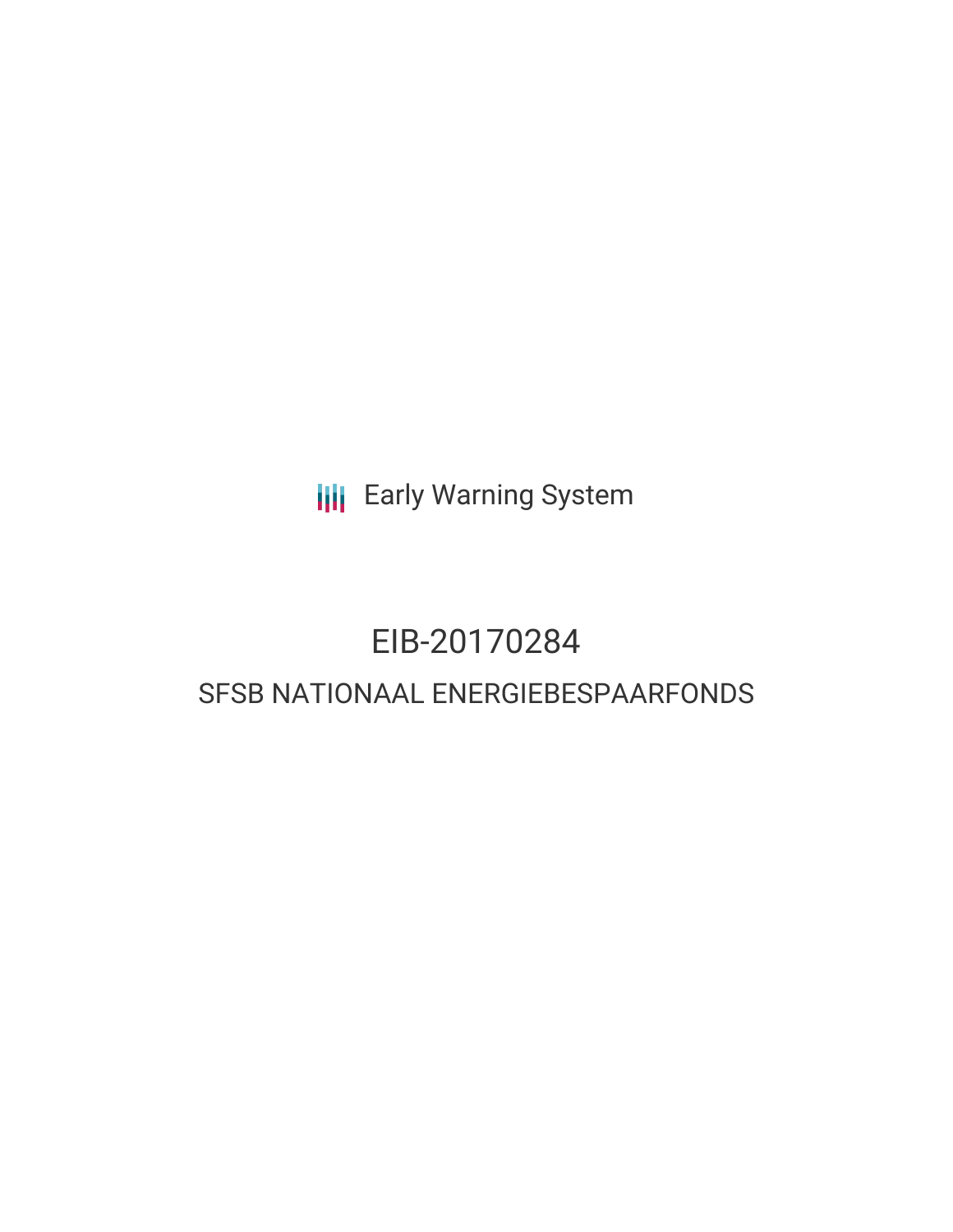

### Early Warning System SFSB NATIONAAL ENERGIEBESPAARFONDS

### **Quick Facts**

| <b>Countries</b>               | <b>Netherlands</b>                                                                       |
|--------------------------------|------------------------------------------------------------------------------------------|
| <b>Financial Institutions</b>  | European Investment Bank (EIB)                                                           |
| <b>Status</b>                  | Approved                                                                                 |
| <b>Bank Risk Rating</b>        | U                                                                                        |
| <b>Voting Date</b>             | 2019-12-19                                                                               |
| <b>Borrower</b>                | STG STIMULERINGSFONDS VOLKSHUISVESTING NEDERLANDSE GEMEENTEN, KONINKRIJK DER NEDERLANDEN |
| <b>Sectors</b>                 | Energy                                                                                   |
| <b>Investment Type(s)</b>      | Loan                                                                                     |
| <b>Investment Amount (USD)</b> | $$166.84$ million                                                                        |
| <b>Loan Amount (USD)</b>       | \$166.84 million                                                                         |
| <b>Project Cost (USD)</b>      | \$222.45 million                                                                         |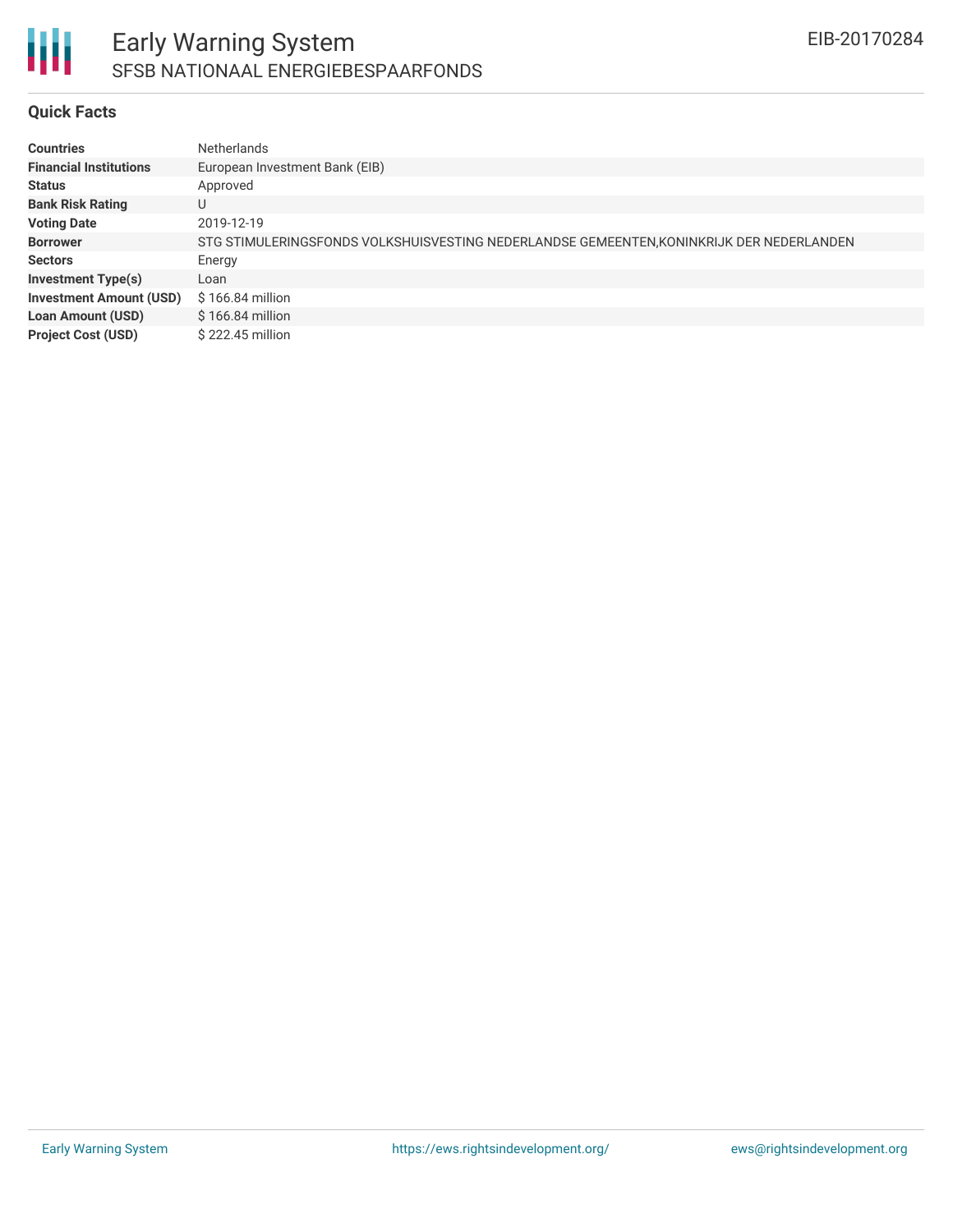



### **Project Description**

According to EIB website, the Nationaal Energiebespaarfonds (NEF) was set up by the Dutch Ministry of Interior to provide individual loans (maximum EUR 25,000) to Dutch households to finance energy efficient measures. EIB has been asked to become a co-lender to NEF. It aims to make funding available to support housing stock energy efficiency renovation in the Netherlands. These so-called sustainability loans aim to increase the sustainability of houses having as target groups individual homeowners and associations of homeowners.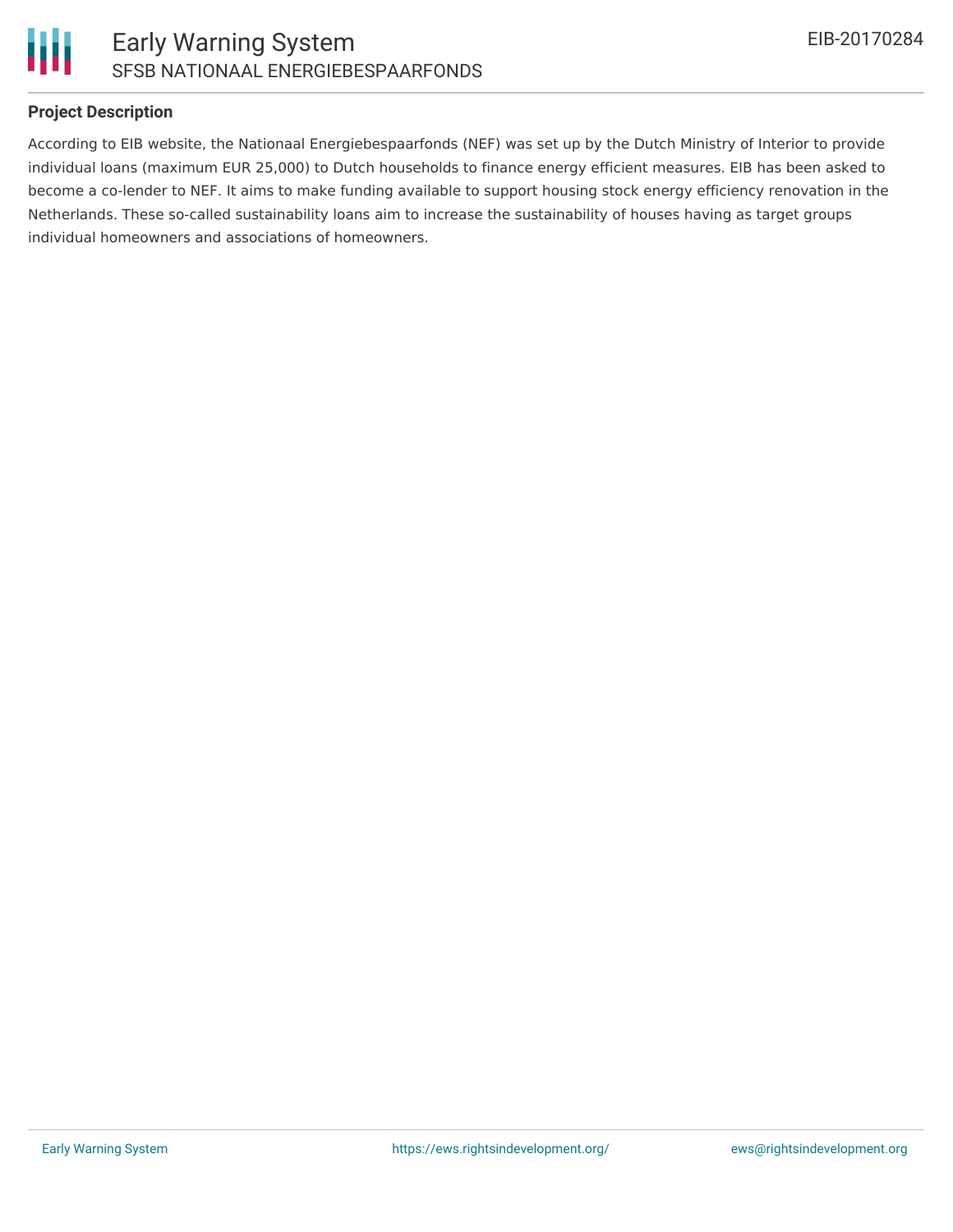# 朋

### **Investment Description**

European Investment Bank (EIB)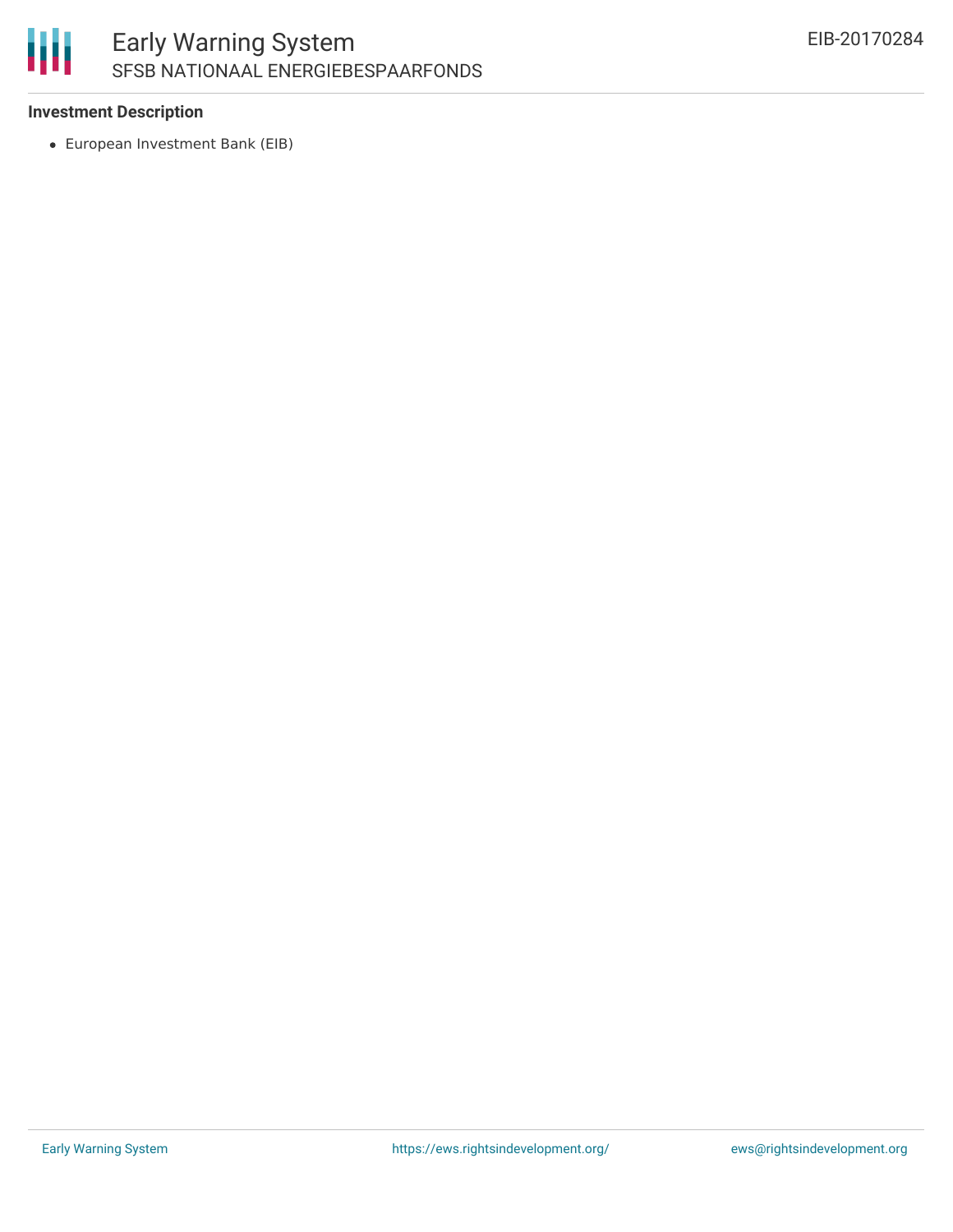| <b>Private Actor 1 1 Role</b> | <b>Private Actor Private Actor</b> | 1 Sector                 |                          | <b>Relation</b> Private Actor 2                                        | <b>Private Actor Private Actor</b><br>2 Role | 2 Sector                 |
|-------------------------------|------------------------------------|--------------------------|--------------------------|------------------------------------------------------------------------|----------------------------------------------|--------------------------|
| -                             | $\overline{\phantom{0}}$           | $\overline{\phantom{0}}$ | $\overline{\phantom{a}}$ | STG STIMULERINGSFONDS VOLKSHUISVESTING NEDERLANDSE<br><b>GEMEENTEN</b> | Client                                       | $\overline{\phantom{a}}$ |